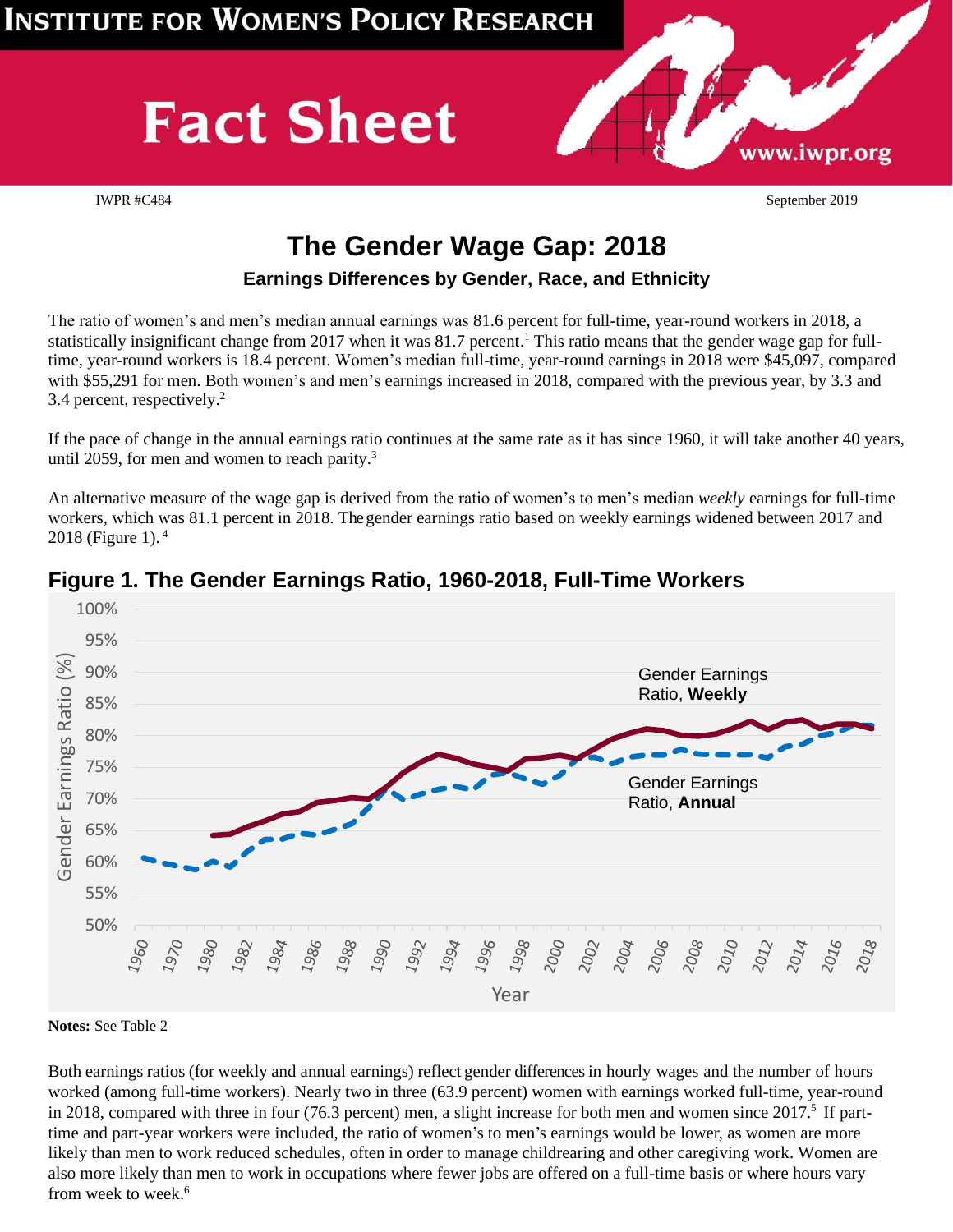There were substantial differences in earnings gains for women of different racial and ethnic groups between 2017 and 2018 (Table 1). Earnings for Black women working full-time, year-round only increased by \$130 for the year, or 0.3 percent, and Hispanic women's by \$602 or 1.8 percent; White women's and Asian women's median annual earnings increased by 4.6 percent (\$2,113) and 4.4 percent (\$2,337), respectively. Asian workers as a group have the highest median annual earnings, primarily because of historically higher rates of educational attainment for both Asian women and men. With the exception of White men, whose real median full-time, year-round earnings marginally declined, men of the other largest racial/ethnic groups saw a marginal increase in earnings. Women of all major racial and ethnic groups earn less than men of the same group.

Hispanic and Black women face marked disparities when the gender earnings ratio is measured compared with White men's earnings. Hispanic women earned just 54.5 percent (up from 53.2 in 2017) and Black women earned just 61.8 percent (up from 61.3 percent in 2017) of White men's median annual earnings in 2018 (Table 1). Median earnings for a year of full-time work for Hispanic and Black women leave an adult with two children near-poverty; in 2018, 200 percent of the federal poverty threshold for a family of three was \$40,462 per year.<sup>7</sup>

Black and Hispanic workers earn considerably less than White and Asian workers; as a result, the gender earnings ratio based on earnings of women and men of the same race or ethnicity is higher than the ratio for workers of all races considered together, meaning the within-race gaps are narrower. When compared with men of the same race/ethnicity, the gender earnings gap widened for Black and Hispanic women workers in 2018 (Table 1). The gender earnings ratio for Asian and White workers narrowed, more strongly for White workers.

#### **Table 1. Median Annual Earnings and Gender Earnings Ratio for Full-Time, Year-Round Workers Age 15 Years and Older by Race/Ethnicity, 2017 and 2018**

|                                           |              | 2018       |                                                                                                          |                                                                                               | 2017 (in 2018 dollars) |            |                                                                                                       |                                                                                               |
|-------------------------------------------|--------------|------------|----------------------------------------------------------------------------------------------------------|-----------------------------------------------------------------------------------------------|------------------------|------------|-------------------------------------------------------------------------------------------------------|-----------------------------------------------------------------------------------------------|
| <b>Racial/Ethnic</b><br><b>Background</b> | <b>Women</b> | <b>Men</b> | <b>Female</b><br><b>Earnings</b><br>as % of<br><b>Male</b><br><b>Earnings</b><br>of Same<br><b>Group</b> | <b>Female</b><br><b>Earnings</b><br>as % of<br><b>White</b><br><b>Male</b><br><b>Earnings</b> | Women                  | <b>Men</b> | <b>Female</b><br><b>Earnings as</b><br>% of Male<br><b>Earnings of</b><br><b>Same</b><br><b>Group</b> | <b>Female</b><br><b>Earnings</b><br>as % of<br><b>White</b><br><b>Male</b><br><b>Earnings</b> |
| All Races/Ethnicities                     | \$45,097     | \$55,291   | 81.6%                                                                                                    |                                                                                               | \$43,658               | \$53,458   | 81.7%                                                                                                 |                                                                                               |
| White                                     | \$48,390     | \$61,576   | 78.6%                                                                                                    | 78.6%                                                                                         | \$46,277               | \$61,884   | 74.8%                                                                                                 | 74.8%                                                                                         |
| <b>Black</b>                              | \$38,036     | \$44,386   | 85.7%                                                                                                    | 61.8%                                                                                         | \$37,906               | \$42,744   | 88.7%                                                                                                 | 61.3%                                                                                         |
| Asian                                     | \$55,569     | \$70,377   | 79.0%                                                                                                    | 90.2%                                                                                         | \$53,232               | \$69,520   | 76.6%                                                                                                 | 86.0%                                                                                         |
| Hispanic or Latinx                        | \$33,540     | \$40,008   | 83.8%                                                                                                    | 54.5%                                                                                         | \$32,938               | \$38,522   | 85.5%                                                                                                 | 53.2%                                                                                         |

**Notes:** White alone, not Hispanic; Black alone; Asian alone; and Hispanic/Latinx (may be of any race); full-time, year-round defined as working at least 35 hours per week, and at least 50 weeks per year.

**Source:** U.S. Census Bureau, Current Population Survey. 2019. "PINC-05. Work Experience-People 15 Years Old and Over, by Total Money Earnings, Age, Race, Hispanic Origin, Sex, and Disability Status [<https://www.census.gov/data/tables/time-series/demo/income](https://www.census.gov/data/tables/time-series/demo/income-poverty/cps-pinc/pinc-05.html#par_textimage_0)[poverty/cps-pinc/pinc-05.html#par\\_textimage\\_0.](https://www.census.gov/data/tables/time-series/demo/income-poverty/cps-pinc/pinc-05.html#par_textimage_0)> (accessed September 10, 2019).

Closing the wage gap is not a zero-sum game—gains for one gender do not require losses for the other. For the gender wage gap to close, women's real wages must rise faster than men's, and as the economy becomes more productive, one would expect real wages to rise for both men and women. Yet, since 1975 real annual earnings for men have remained virtually unchanged and, in 2018, were lower than they were in 2003, while women's real earnings have increased across the same time period (Table 2). Over time, women's earnings have become increasingly important to family incomes.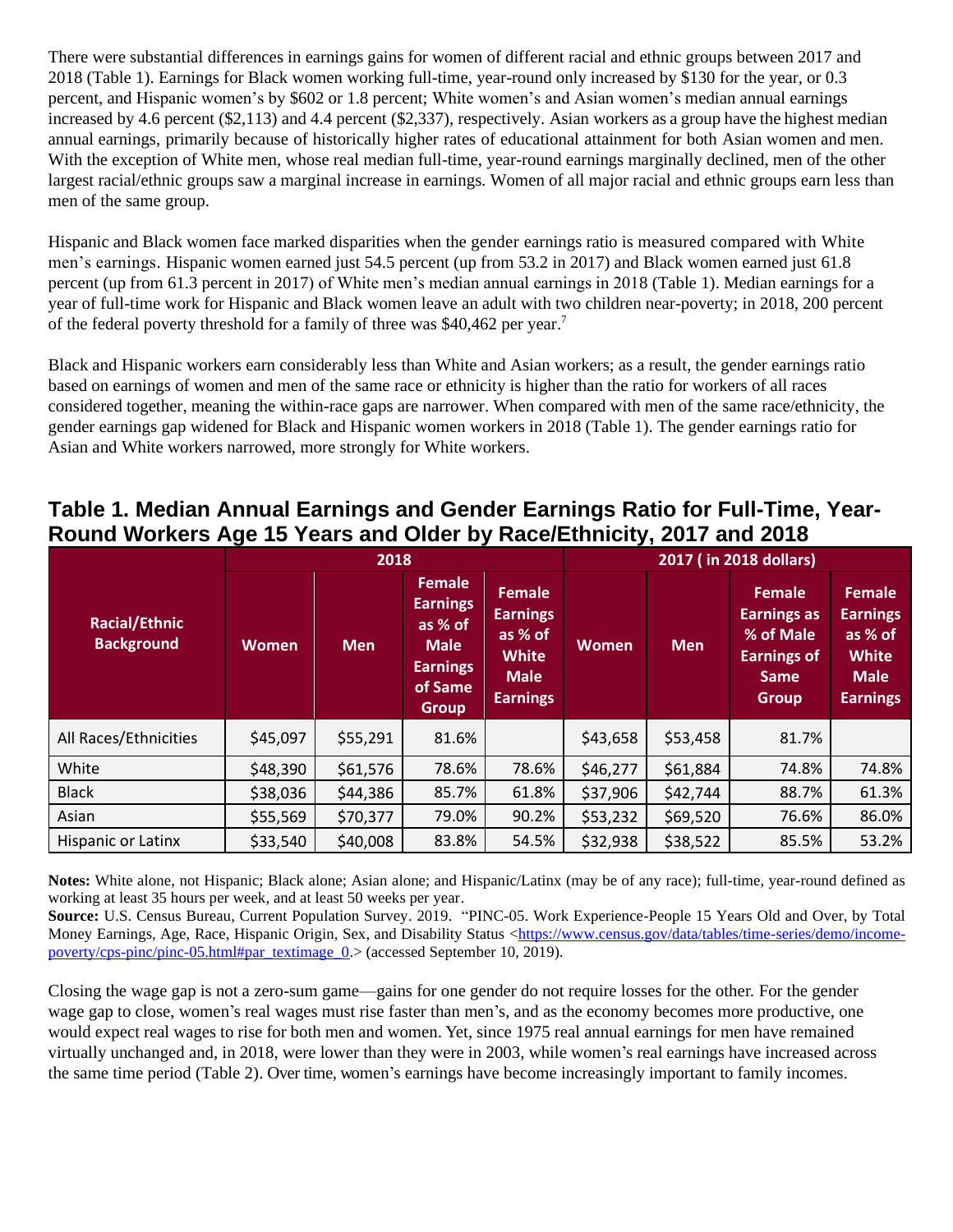|                     |          | <b>Median Annual Earnings (2018 dollars)</b> | <b>Median Usual Weekly Earnings (2018 dollars)</b> |       |       |                                      |
|---------------------|----------|----------------------------------------------|----------------------------------------------------|-------|-------|--------------------------------------|
|                     |          | Full-Time, Year-Round Workers                | Full-Time, Weekly Workers                          |       |       |                                      |
| Year                | Women    | Men                                          | Female-<br>to-male<br>earnings<br>ratio            | Women | Men   | Female-to-<br>male earnings<br>ratio |
| 1960                | \$24,234 | \$39,941                                     | 60.7%                                              |       |       |                                      |
| 1965                | \$26,760 | \$44,656                                     | 59.9%                                              |       |       |                                      |
| 1970                | \$30,805 | \$ 51,888                                    | 59.4%                                              |       |       |                                      |
| 1975                | \$31,933 | \$54,291                                     | 58.8%                                              |       |       |                                      |
| 1980                | \$32,578 | \$54,152                                     | 60.2%                                              | \$585 | \$911 | 64.2%                                |
| 1985                | \$34,869 | \$53,997                                     | 64.6%                                              | \$618 | \$909 | 68.0%                                |
| 1986                | \$35,603 | \$55,395                                     | 64.3%                                              | \$638 | \$919 | 69.5%                                |
| 1987                | \$35,858 | \$55,016                                     | 65.2%                                              | \$642 | \$921 | 69.7%                                |
| 1988                | \$36,030 | \$54,551                                     | 66.0%                                              | \$644 | \$918 | 70.2%                                |
| 1989                | \$36,802 | \$53,590                                     | 68.7%                                              | \$643 | \$919 | 70.0%                                |
| 1990                | \$37,040 | \$ 51,720                                    | 71.6%                                              | \$646 | \$899 | 71.9%                                |
| 1991                | \$37,058 | \$53,047                                     | 69.9%                                              | \$660 | \$889 | 74.2%                                |
| 1992                | \$37,605 | \$53,125                                     | 70.8%                                              | \$669 | \$882 | 75.8%                                |
| 1993                | \$37,318 | \$52,179                                     | 71.5%                                              | \$674 | \$875 | 77.0%                                |
| 1994                | \$37,325 | \$ 51,863                                    | 72.0%                                              | \$671 | \$878 | 76.4%                                |
| 1995                | \$36,926 | \$ 51,696                                    | 71.4%                                              | \$667 | \$883 | 75.5%                                |
| 1996                | \$37,907 | \$ 51,391                                    | 73.8%                                              | \$668 | \$890 | 75.0%                                |
| 1997                | \$39,082 | \$52,698                                     | 74.2%                                              | \$674 | \$906 | 74.4%                                |
| 1998                | \$39,932 | \$54,574                                     | 73.2%                                              | \$705 | \$924 | 76.3%                                |
| 1999                | \$39,786 | \$55,018                                     | 72.3%                                              | \$715 | \$934 | 76.5%                                |
| 2000                | \$40,156 | \$54,471                                     | 73.7%                                              | \$720 | \$936 | 76.9%                                |
| 2001                | \$41,537 | \$54,418                                     | 76.3%                                              | \$728 | \$954 | 76.4%                                |
| 2002                | \$42,275 | \$55,189                                     | 76.6%                                              | \$741 | \$951 | 77.9%                                |
| 2003                | \$42,049 | \$55,659                                     | 75.5%                                              | \$756 | \$952 | 79.4%                                |
| 2004                | \$41,631 | \$54,365                                     | 76.6%                                              | \$763 | \$950 | 80.4%                                |
| 2005                | \$41,063 | \$53,345                                     | 77.0%                                              | \$754 | \$930 | 81.1%                                |
| 2006                | \$40,594 | \$ 52,762                                    | 76.9%                                              | \$750 | \$928 | 80.8%                                |
| 2007                | \$42,616 | \$54,769                                     | 77.8%                                              | \$745 | \$930 | 80.1%                                |
| 2008                | \$41,791 | \$54,210                                     | 77.1%                                              | \$746 | \$933 | 79.9%                                |
| 2009                | \$42,562 | \$55,290                                     | 77.0%                                              | \$771 | \$961 | 80.3%                                |
| 2010                | \$42,575 | \$55,344                                     | 76.9%                                              | \$771 | \$951 | 81.1%                                |
| 2011                | \$41,532 | \$53,934                                     | 77.0%                                              | \$765 | \$930 | 82.3%                                |
| 2012                | \$41,408 | \$54,126                                     | 76.5%                                              | \$757 | \$935 | 80.9%                                |
| $2013$ <sup>*</sup> | \$42,278 | \$54,021                                     | 78.3%                                              | \$762 | \$928 | 82.1%                                |
| 2014                | \$42,067 | \$53,493                                     | 78.6%                                              | \$763 | \$925 | 82.5%                                |
| 2015                | \$43,183 | \$54,280                                     | 79.6%                                              | \$770 | \$950 | 81.1%                                |
| 2016                | \$43,482 | \$54,036                                     | 80.5%                                              | \$784 | \$958 | 81.8%                                |
| $2017*$             | \$43,658 | \$53,459                                     | 81.7%                                              | \$789 | \$964 | 81.8%                                |
| 2018                | \$45,097 | \$55,291                                     | 81.6%                                              | \$789 | \$973 | 81.1%                                |

#### **Table 2. The Gender Wage Ratio and Real Earnings, 1960-2018, Full-Time Workers**

**Notes for Figure 1 and Table 2: \***Since 2013, the Census Bureau has made a series of changes in data collection and processing to improve the CPS-ASEC income and earnings content; these were completed with the 2018 data release in September 2019. The new estimation methods lead to marginal adjustments in estimates of the gender earnings ratio for 2017, 80.5 percent under the old method and 81.7 percent under the new one; adjustments in 2013 also resulted in an upward revision of the ratio. IWPR data show the most recent data series that incorporates all these changes.